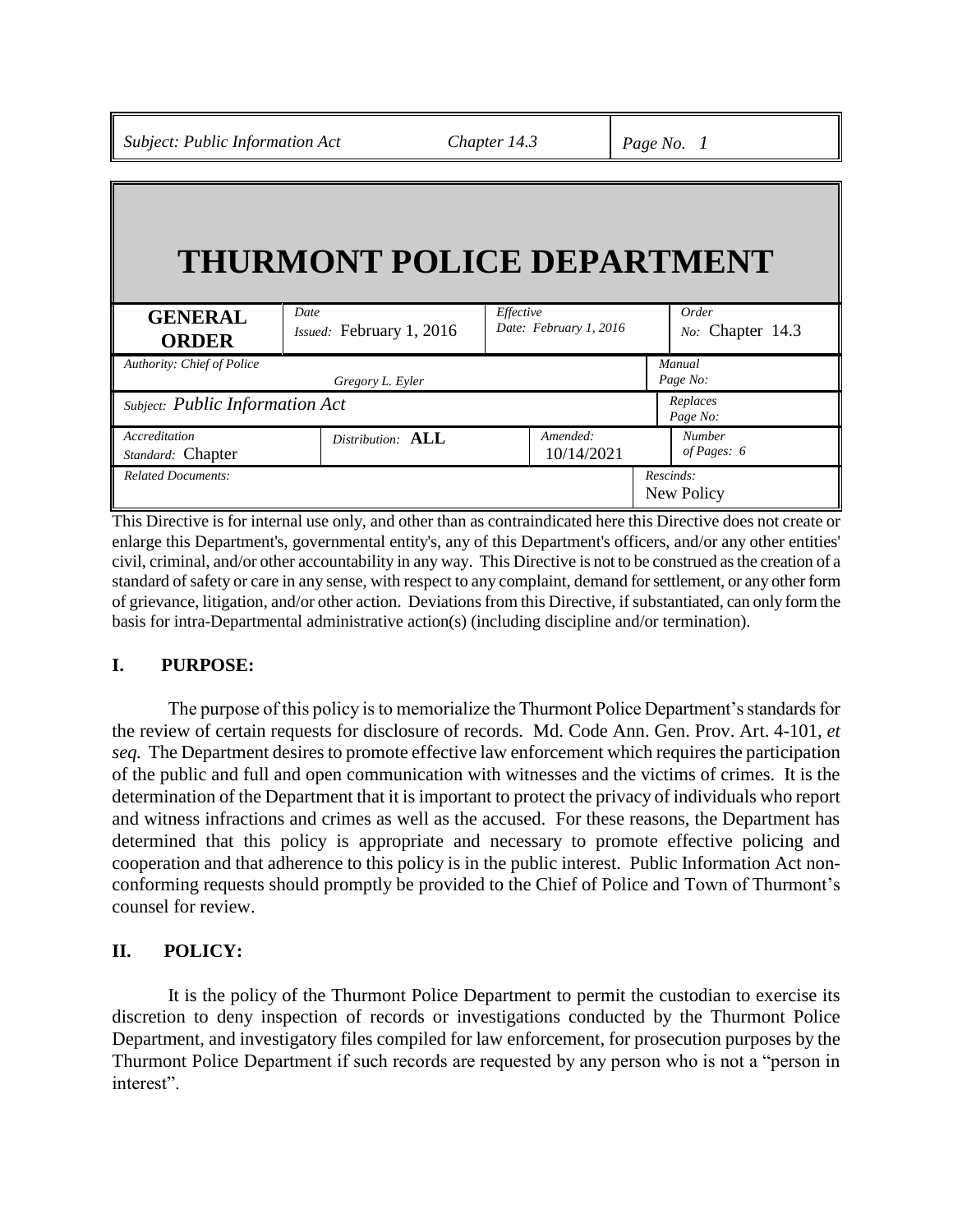## **III. DEFINITIONS:**

**Custodian of Records:** Administrative Coordinator and Receptionist

Note: The names of the individuals holding these positions will be submitted to the Attorney General's Office on an annual basis via [\(PIA.Custodians@oag.state.md.us\)](mailto:PIA.Custodians@oag.state.md.us)

**Person In Interest:** 1) A person or governmental unit that is the subject of a document, or a designee of the person or governmental unit who is the subject of a document; 2) if the person who is the subject of the document has a legal disability, i.e., the person is mentally incompetent, etc., then the parent or legal representative of the person who is the subject of a document.

**Non-Conforming Requests:** A request for a Police Record by a third party and/or not directly by the "person in interest."

**Reasonable Fees:** means a fee bearing a reasonable relationship to the recovery of actual costs incurred by a governmental unit**.**

### **IV. RECORDS OF INVESTIGATION:**

The custodian may deny inspection of records of investigations conducted by the Thurmont Police Department, subject to the provisions of this section.

A. In exercising their discretion, the custodian will first consider whether the person is a "person in interest". A person in interest is one who is the subject of the public record or a designee of that person.

B. If the person is not a person in interest, the custodian may deny part, or all of the request.

1) In determining whether to deny part or all of the record, the custodian will consider whether inspection would be contrary to the public interest.

2) For the purposes of making a determination of whether inspection is in the public interest, the custodian may consider: (a) That the common law rule generally holds that police records are confidential; (b) whether the investigation is ongoing or closed and (c) any of the considerations enumerated under Gen. Prov. Art. §  $4-351^1$ .

3) If the custodian believes that inspection is contrary to the public interest, the custodian shall deny the request for inspection in whole or in part.

4) Once a determination has been made, the custodian shall clearly state in their response to the requester whether the request has been denied in whole or in part.

i<br>H

<sup>1</sup> For a list of those considerations, see Section IV.C. below.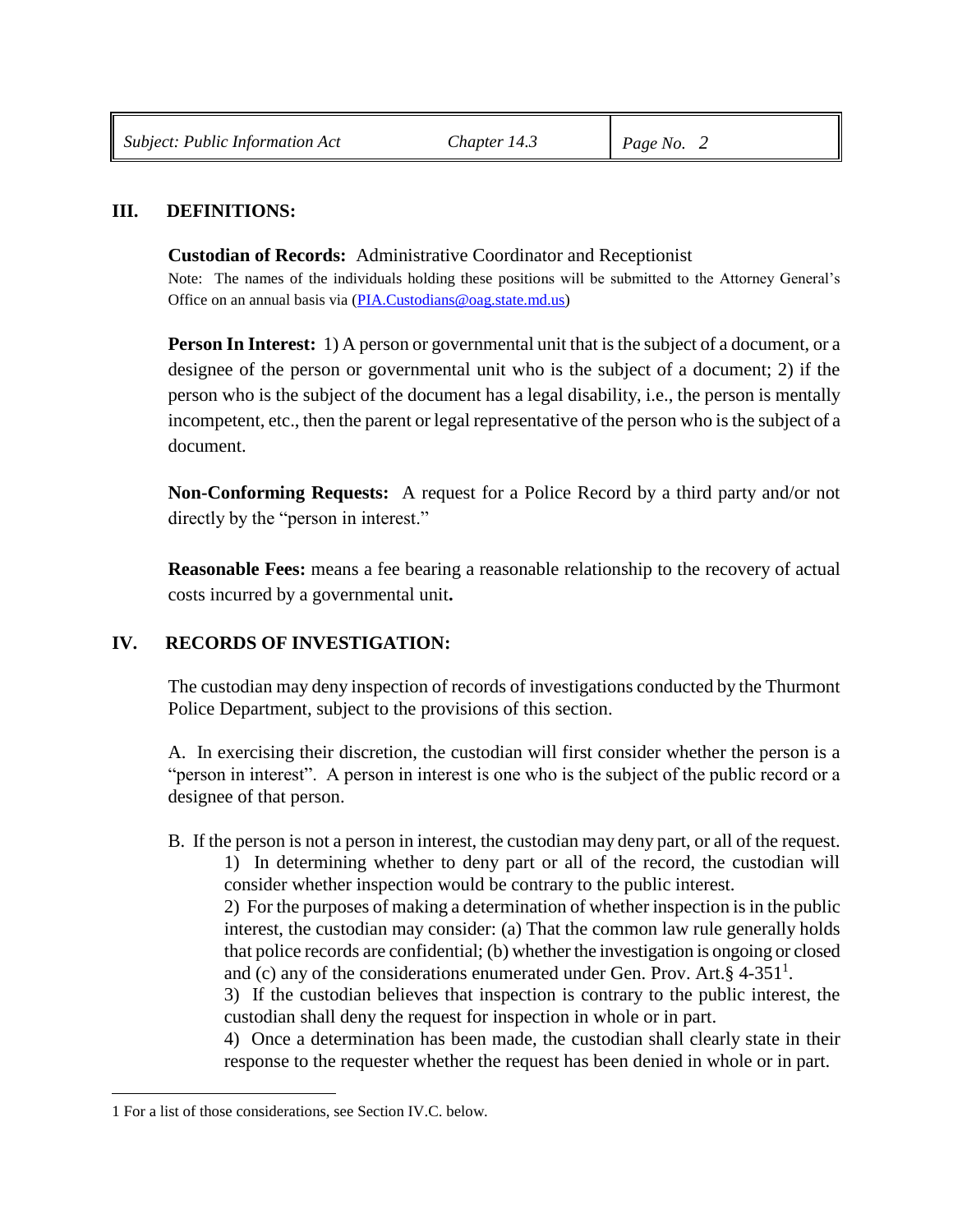5) It is the policy of the Thurmont Police Department to handle such nonconforming requests and communications through the Chief of Police and counsel for the Town of Thurmont.

C. A custodian may deny inspection by a person in interest only to the extent that the inspection would:

- 1) interfere with a valid and proper law enforcement proceeding;
- 2) deprive another person of a right to a fair trial or an impartial adjudication;
- 3) constitute an unwarranted invasion of personal privacy;
- 4) disclose the identity of a confidential source;
- 5) disclose an investigative technique or procedure;
- 6) prejudice an investigation; or
- 7) endanger the life or physical safety of an individual.
- D. A custodian shall deny inspection of a public record or any part of a public record if:
	- 1) by law, the public record is privileged or confidential
	- 2) the inspection would be contrary to:
		- a) a State Statue
		- b) a federal statue or a regulation that is issued under the statute and has the force of law
		- c) the rules adopted by the Court of Appeals
		- d) an order of a court of record

E. The Maryland PIA does not require the custodian to provide information not contained in public record or to create such a record if it does not exist at the time of the request.

### **V. ARREST WARRANTS AND CHARGING DOCUMENTS:**

- A. An arrest warrant and charging document may not be open to inspection until:
	- 1) the arrest warrant has been served and a return of service has been filed in accordance with Maryland Rule 4-212(g); or
		- 2) 90 days have elapsed since the arrest warrant was issued

#### **VI. PERSONNEL RECORDS:**

A. A custodian shall deny inspection of a personnel record of an individual, including an application, a performance rating, or scholastic achievement information.

- B. A custodian shall allow inspection by:
	- 1) The person in interest; or
	- 2) An elected or appointed official who supervises the work of the individual.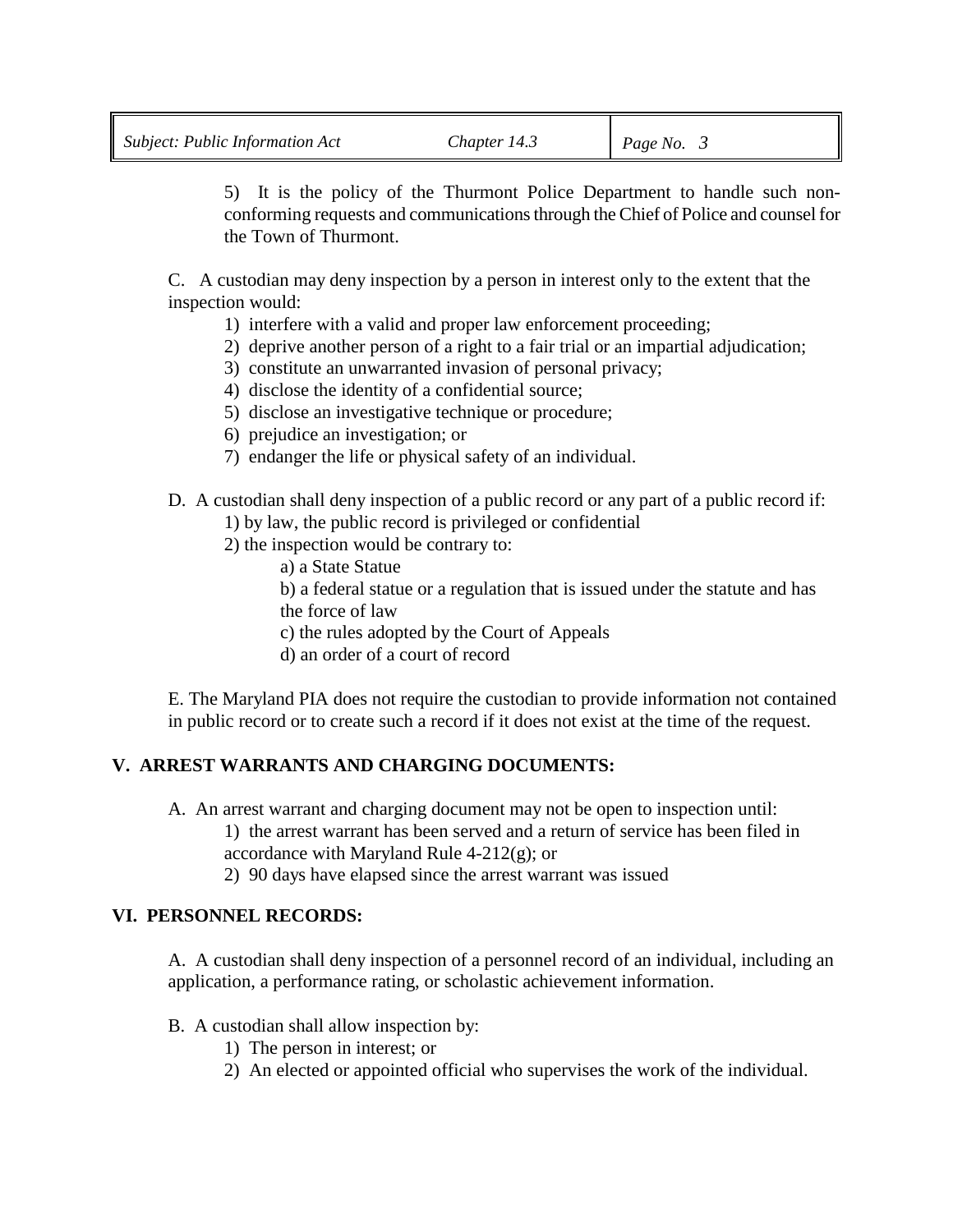| <b>Subject: Public Information Act</b> | Chapter 14.3 | <i>Page No.</i> 4 |
|----------------------------------------|--------------|-------------------|
|                                        |              |                   |

C. A record relating to an administrative or criminal investigation of misconduct by a police officer, including an internal affairs investigatory record, a hearing record, and records relating to a disciplinary decision, is not a personnel record for purposes of section, *Public Information Act General Provisions 4-311*, and can be released subject to the custodian's discretion as governed by the provisions of Section IV above.

1) The custodian shall allow inspection of any record described in VI.C. to: (1) the United States Attorney; (2) the Attorney General; (3) the State Prosecutor; or (4) the Frederick County State's Attorney Office.

2) With respect to inspection of any record described in VI.C., except for inspections by the persons identified in VI.C.1 above, the custodian: (i) shall redact (a) medical information of the person in interest; (b) personal contact information of the person in interest or a witness; or (c) information relating to the family of the person in interest; and (ii) may redact the portion of the record that reflects any witness information other than personal contact information. The custodian shall also redact any additional information they believe would be contrary to the public interest, such as social security numbers or other personal information.

3) With respect to any record described in VI.C., the custodian shall notify the person in interest when the record is inspected, but may not disclose the identity of the requestor.

D. A record of technical infraction is a personnel record for the purpose of "*Public Information Act General Provisions 4-311,"* and cannot be released. *(Technical infraction means a minor rule violation by an individual solely related to the enforcement of administrative rules that: Does not involve an interaction between a member of the public and the individual; Does not relate to the individual's investigative, enforcement, training, supervision, or reporting responsibilities; and Is not otherwise a matter of public concern.)*

#### **VII. TIMELINESS OF DECISION:**

A. A custodian who approves the PIA request shall produce the public record immediately or within a reasonable period that is needed to retrieve the public record, but not more than 30 days after receipt of the application for the request of record.

- B. A custodian who denies the application for the request of the record shall: 1) immediately notify the applicant
	- 2) within 10 working days, give the applicant a written statement that provides: a) the reasons for the denial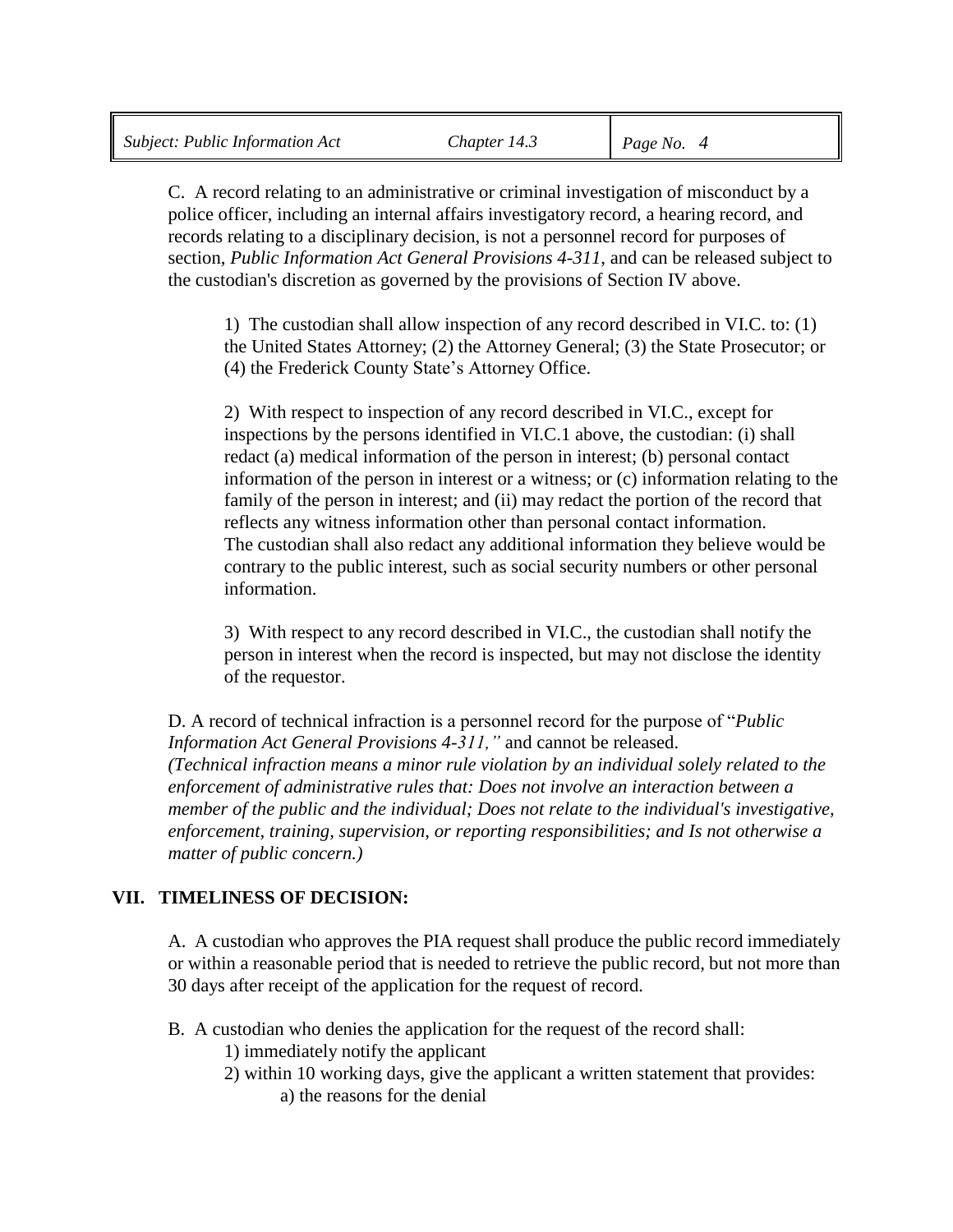|--|

b) the legal authority for the denial

c) allow inspection of any part of the record that is reasonably severable

C. With the consent of the applicant, any time limit imposed under this section may be extended for not more than 30 days.

## **VIII. FEES:**

A. Subject to limitations, a custodian may charge an applicant a reasonable fee for the search for, preparation of, and reproduction of a public record. This fee includes the actual costs of the search for, preparation of, and reproduction of a public record in standard format, including media and mechanical processing costs. The staff and attorney review costs included in the calculation of actual costs incurred under this section shall be prorated for each individual's salary and actual time attributable to the search for and preparation of a public record under this section.

B. The custodian may not charge a fee for the first 2 hours that are needed to search for a public record and prepare it for inspection.

C. A fee schedule prepared by the Chief of Police is outlined in an attachment of this policy.